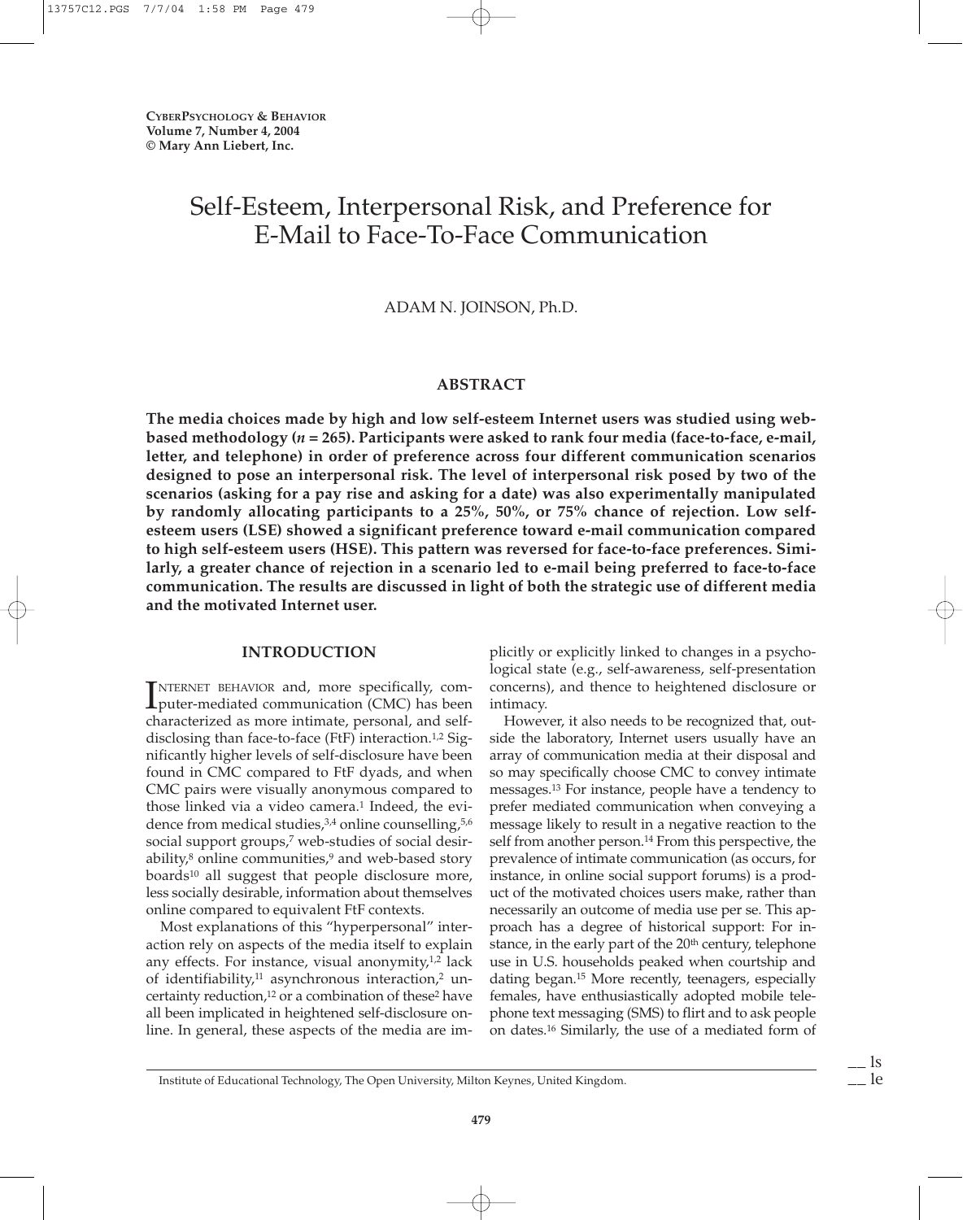communication (the "Dear John" letter) to end a relationship is likely to be motivated by self-presentation concerns rather than a product of a specific media. Recent research investigating personality and Internet use further suggests that a full understanding of Internet behavior needs to take account of both the user as well as the media itself.17,18

In an attempt to integrate the roles of the media and the user, Joinson<sup>19</sup> has argued for an interaction beween the user and media, such that the users' personality, motives, and expectations lead to media choice, and that actual use of the media leads to changes in both psychological states and actual behavior. These effects then feedback to the user (and their subsequent media choices), creating a cycle linking the user and media through the process of social interaction.

This approach to understanding Internet behavior as an interaction between the user and the media is echoed in work on the mental health implications of Internet use. For instance, there is recent evidence to suggest that the effect of Internet use on mental wellbeing depends on the user's prior personality characteristic.20 Specifically, Kraut et al. propose a "rich get richer" hypothesis whereby extraverts gain increased social capital and mental well-being through Internet use, a pattern reversed for introverts.

However, despite the likelihood that Internet behavior is a product of both the user and the specific tool, there has, apart from recent work on personality, been very little research that examines specific motivational or strategic factors that influence users' choice of media. In the present study, trait self-esteem is used to study motivated media choice. Self-esteem, at least as measured by most psychological scales, has a clear and well-defined interpersonal element.<sup>21</sup> Specifically, differences in behavior between high and low self-esteem people are most pronounced when the behavior is public. In such circumstances, people with high self-esteem tend to adopt a self-enhancement interpersonal strategy, while people with low self-esteem tend to adopt a self-protection strategy. For instance, public speaking is risky in that it offers the opportunity for either success and kudos, or abject failure and shame. People with high self-esteem (HSE) tend to take the risk to self-enhance, while low self-esteem (LSE) people will self-protect and not take the risk of public humiliation, even though success would be beneficial in raising their self-worth.21

The use of technology to mediate interpersonal interaction may well provide an opportunity for LSE people to protect the self from negative feedback. Since e-mail is visually anonymous and asynchronous, it allows the user considerable control over self-presentation and the pace and content of

an interaction.2 If faced with a situation that poses an interpersonal risk, people with low self-esteem may well prefer e-mail to FtF interaction because of the control over self-presentation it provides. Mediated forms of communication are also perceived as lower in social presence,<sup>22</sup> which may also give the user a sense that the impact of a failure on their self-assessment will be weakened through the lens of mediation.

Meanwhile, if we follow the logic that mediating an interpersonal interaction weakens the impact of failure on the self, the impact of success should also be correspondingly weakened. So, for an individual pursuing a self-enhancement strategy, the tendency should be to prefer FtF to e-mail interaction, $21$  even when there is a moderate chance of rejection or embarrassment.

In the present study, HSE and LSE participants are presented with four communication scenarios designed to pose an interpersonal risk. Specifically, these are (1) asking for a pay rise, (2) asking for a date, (3) lying, and (4) disclosing intimate information. Four communication media (face-to-face, e-mail, letter, and telephone) are then rated by order of preference for each scenario. Of interest in the present study are the preference ratings for FtF and e-mail. The ratings for letter and telephone are treated as filler items.

In the case of scenarios 1 and 2, the scenario poses a risk because they may well be rejected. The level of risk is also experimentally manipulated by giving a 25%, 50%, or 75% chance of success for these two scenarios. It is predicted that LSE will show a greater preference for e-mail than HSE. Second, it is further predicted that preference for e-mail will increase as the chance of failure and rejection increases. No specific predictions are made about the possible interaction between self-esteem and risk.

For scenarios 3 and 4, it is predicted that, compared to HSE participants, LSE participants will show an increased preference for e-mail and decreased preference for FtF interaction.

### **MATERIALS AND METHODS**

# *Design*

For the analysis of scenarios 1 and 2, a two-way, between-subjects design (self-esteem  $\times$  level of risk) was used. Self-esteem was divided at the mean into high and low self-esteem. Interpersonal risk was experimentally manipulated at a 25%, 50%, and 75% chance of success. For scenarios 3 and 4, a oneway between-subjects design (LSE vs. HSE) was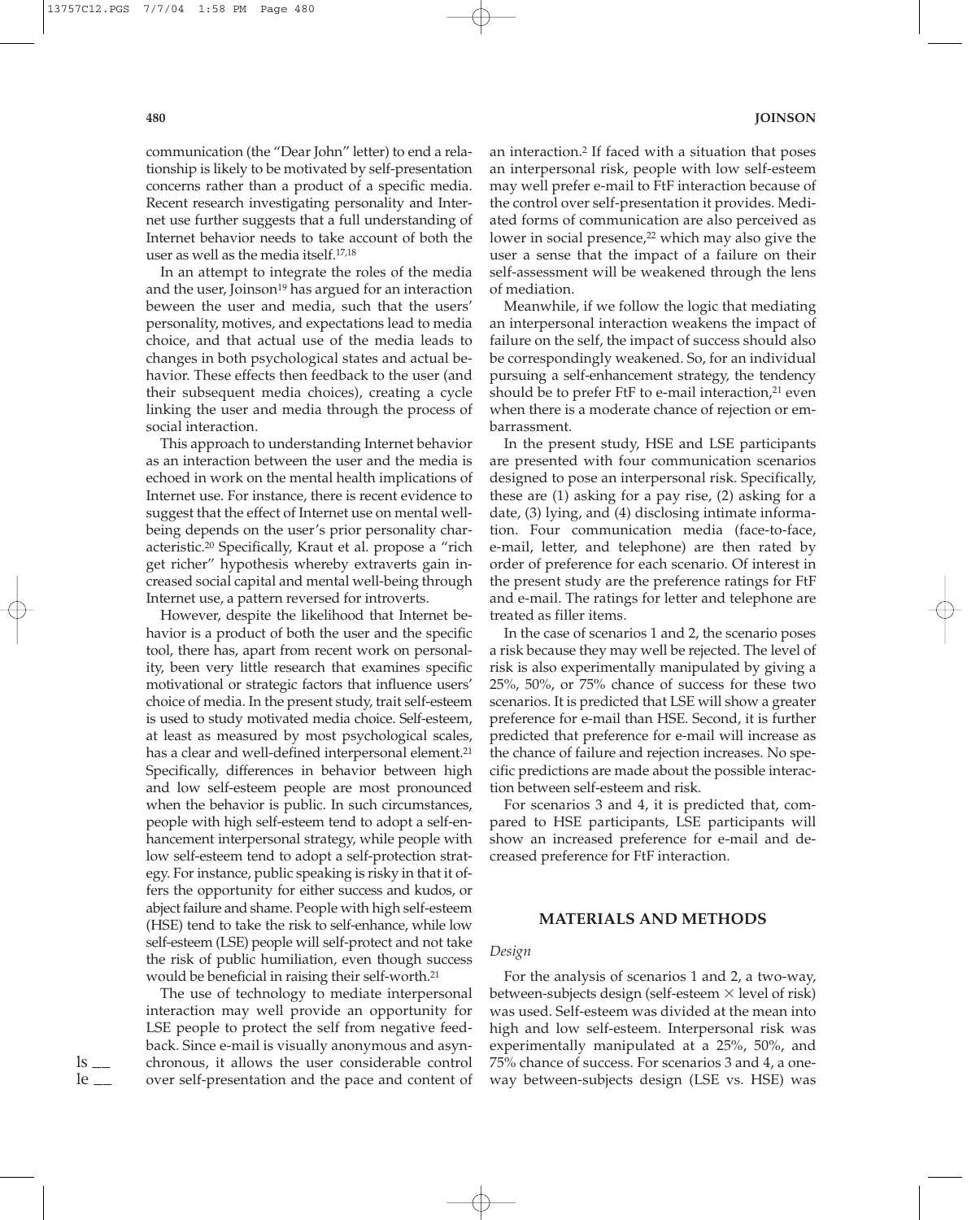### **SELF-ESTEEM AND MEDIA CHOICE 481**

used. Participant's preference ratings of the media formed the dependent variable.

### *Participants*

Participants were 306 respondents to a call for participants on the internal university conferencing system for students, and advertisements in the American Psychological Society Internet Studies page (http://psych.hanover.edu/research/exponnet.html) and Social Psychology Network (www.socialpsychology.org/expts.htm). Following the removal of multiple submissions (when entries shared an i.p number), submissions with missing data, and any minors, 265 participants (209 females, 56 males) remained in the main analysis. The mean age of the participants was 34.7 years (SD = 12.16 years).

### *Materials*

*Rosenberg's self-esteem scale.* Participants completed Rosenberg's 10-item Self-Esteem Scale23 using a four-point Likert scale anchored at "not at all" (1) and "very much" (4).

*Media preference scenarios.* Participants rated four media (face-to-face, e-mail, telephone and letter) in rank order of preference (where "1" is most preferred and "4" was least preferred) in response to four hypothetical communication scenarios. The four scenarios were as follows

- 1. You want to ask your manager for a pay rise. There is a 50% chance that you will be granted your request. Please rank order the media below in order of preference for this communication.
- 2. You are currently single. You met someone you find attractive while out with mutual friends. Your friends gave you this person's contact details. You figure from what friends have said that there is a 50% chance this person will say yes if you ask for a date. How would you prefer to ask them for a date?
- 3. You are beginning to struggle with your current studies or workload due to quite intimate personal reasons. You want to tell your tutor/manager the "full story" because you feel that you need additional time and support for a forthcoming deadline. How would you prefer to tell your tutor/manager about your current predicament?
- 4. You are taking a day off from work to attend a job interview. Rather than upset your manager, you have decided to say that you are attending to "family business." How would you prefer to inform your manager that you will be off on that day?

In dilemmas 1 and 2, the odds of success were experimentally manipulated, such that in condition 1, the odds were 50% for both dilemmas, in condition 2, the odds were 25% and 75% for dilemmas 1 and 2, respectively, and in condition 3, the odds of success were 75% and 25% for dilemmas 1 and 2, respectively. Participants in all conditions received the same information for dilemmas 2 and 3. The order of the dilemmas was randomly allocated.

### *Procedure*

The study was "advertised" as an investigation into media choice and self-esteem. If participants followed the link to the study, they were automatically directed to an instructions page. This page outlined the study and the privacy policy, and requested that participants should be aged over 18. In "clicking below" to agree to participate, they were randomly allocated to one of three conditions (based on the level of risk in scenarios 1 and 2) using JavaScript.

On the second page, participants first completed Rosenberg's self-esteem scale and then ranked their media preferences for each of the four scenarios. Finally, they were asked, "Should your responses be entered into the analysis? (e.g., you've answered randomly or are just testing the site)." Any participants responding "no" to the question were discarded from the dataset.

Once participants had submitted the questionnaire, they were automatically directed to a debriefing page that thanked them for their time, explained the aims of the experiment, provided contact details and anonymous commenting facilities, and a link to the experimenters' homepage.

The questionnaire data submitted by the participants was stored alongside any comments and the time, date, browser type and i.p number of the submission. If any two submissions originated from the same i.p address, both submissions were excluded from the analysis. This removed 36 participants from the data. Although this excludes participants responding via a proxy server, it is a well-documented method for ensuring data integrity<sup>24</sup> and represented an acceptable loss of participant numbers.

# **RESULTS**

# *Media preferences*

For scenarios 1 and 2, face-to-face was rated as the preferred mode of communication (Table 1). However, for scenarios 3 and 4, a less "rich" media was the preferred form of communication. A lower score equates to increased preference.

\_\_ ls \_\_ le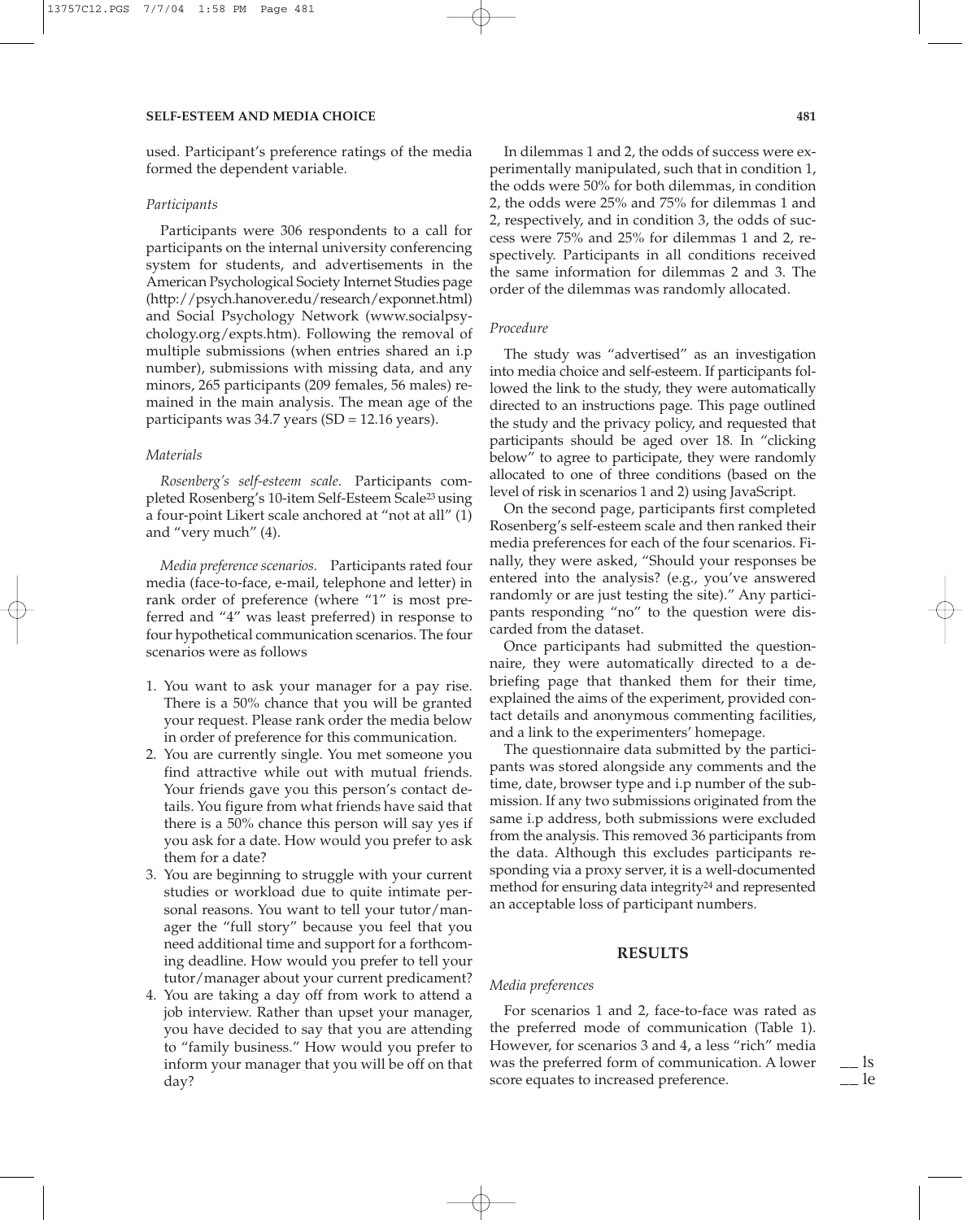TABLE 1. MEDIA PREFERENCE (INCLUDING FILLERS) ACROSS THE FOUR SCENARIOS

|           | Mean preference rating (SD) |               |      |           |  |  |  |  |  |
|-----------|-----------------------------|---------------|------|-----------|--|--|--|--|--|
| Scenario  | Face-to-face                | E-mail Letter |      | Telephone |  |  |  |  |  |
| Pay rise  |                             |               |      |           |  |  |  |  |  |
| M         | 1.27                        | 2.99          | 2.98 | 2.76      |  |  |  |  |  |
| <b>SD</b> | 0.71                        | 0.94          | 0.95 | 0.82      |  |  |  |  |  |
| Date      |                             |               |      |           |  |  |  |  |  |
| M         | 2.00                        | 2.42          | 3.19 | 2.36      |  |  |  |  |  |
| <b>SD</b> | 1.18                        | 1.11          | 0.94 | 0.87      |  |  |  |  |  |
| Deception |                             |               |      |           |  |  |  |  |  |
| M         | 2.21                        | 2.26          | 3.43 | 2.09      |  |  |  |  |  |
| <b>SD</b> | 1.23                        | 0.99          | 0.84 | 0.78      |  |  |  |  |  |
| Intimacy  |                             |               |      |           |  |  |  |  |  |
| M         | 2.45                        | 2.14          | 3.66 | 1.73      |  |  |  |  |  |
| <b>SD</b> | 0.98                        | 0.98          | 0.65 | 0.75      |  |  |  |  |  |

# *Self-esteem, odds of success, and communication choice*

Participants were allocated to a high and low self-esteem group by splitting at the mean (29.5). Thus, participants with SES scores below 30 were allocated to the LSE category  $(n = 122)$ , and those above 30, the HSE category  $(n = 143)$ .

In the present analyses, the rankings for face-toface and e-mail alone are considered as unique dependent variables. Although an increased enthusiasm for one media, because of the nature of the measurement, will naturally lead to decreased ratings for the others, the use of the filler items ensures an acceptable degree of freedom in the second choice.

Because of the different nature of the two "risk" scenarios, they are also analyzed separately. For both "risk" scenarios, the statistical analyses were first calculated with gender entered as an independent variable. Gender did not interact significantly with either the odds of success or self-esteem, and so was not entered into the subsequent analyses.

### *Scenario 1: Asking for a pay rise*

The respective preference ratings for face-to-face and e-mail communication formed the dependent variable in a 2 (HSE vs. LSE) by 3 (25%, 50%, 75% chance of success) between subjects ANOVA.

The main effect of self-esteem was significant for both face-to-face  $(F(1,259) = 14.21, p < 0.001, Ms)$ . 1.44 (SD = 0.88) and 1.12 (SD = 0.48) for LSE and HSE, respectively) and e-mail preference ratings (*F-*1,259) = 13.19, *p* < 0.001, Ms. 2.77 (SD = 1.03) and  $3.18$  (SD = 0.81) for LSE and HSE, respectively). This supports the first hypothesis that LSE will show increased preference for e-mail, and decreased preference for face-to-face, compared to HSE.

The main effect of odds of success was not significant for face-to-face  $(F(2,259) = 1.07, p = 0.34, Ms. =$ 1.25 (SD = 0.75), 1.38 (SD = 0.78), and 1.19 (SD = 0.59) for 25%, 50%, and 75%, respectively), or for e-mail (*F*(2,259) = 2.02, *p* = 0.13, Ms. 3.09 (SD = 0.85), 2.80 (SD = 1.08), and 3.06 (SD = 0.87) for  $25\%$ , 50%, and 75%, respectively) preference ratings. This does not support the second hypothesis that preference for e-mail over face-to-face will be related to the odds of success.

The interaction between self-esteem and odds of success was significant for both face-to-face (*F*(2,259) = 3.27, *p* < 0.05) and e-mail (*F*(2,259) = 3.18, *p* < 0.05) preference ratings. The pattern of these interactions is illustrated in Figure 1.

## *Scenario 2: Asking for a date*

Again, the respective preference ratings for faceto-face and e-mail communication formed the dependent variable in a 2 (HSE vs. LSE) by 3 (25%, 50%, 75% chance of success) between-subjects ANOVA.

The main effect of self-esteem was significant both face-to-face (*F*(1,259) = 14.37, *p* < 0.001, Ms. 2.68 (SD = 0.96) and 2.25 (SD = 0.95) for LSE and HSE, respectively) and e-mail preference ratings  $(F(1,259) = 4.38, p < 0.05, Ms. 2.01 (SD = 0.96)$  and  $2.26$  (SD = 0.99) for LSE and HSE, respectively). This supports the first hypothesis that LSE will show increased preference for e-mail, and decreased preference for face-to-face, compared to HSE. The main effect is illustrated in Figure 2.

The main effect of odds of success was significant for face-to-face (*F*(2,259) = 3.11, *p* < 0.05, Ms. 2.57  $(SD = 0.99)$ , 2.54  $(SD = 0.96)$ , and 2.25  $(SD = 0.95)$  for 25%, 50%, and 75% chance of success, respectively)



**FIG. 1.** Self-esteem, odds of success (pay rise), and preference ratings for face-to-face and e-mail.

 $\ln$  $le$   $\_\_$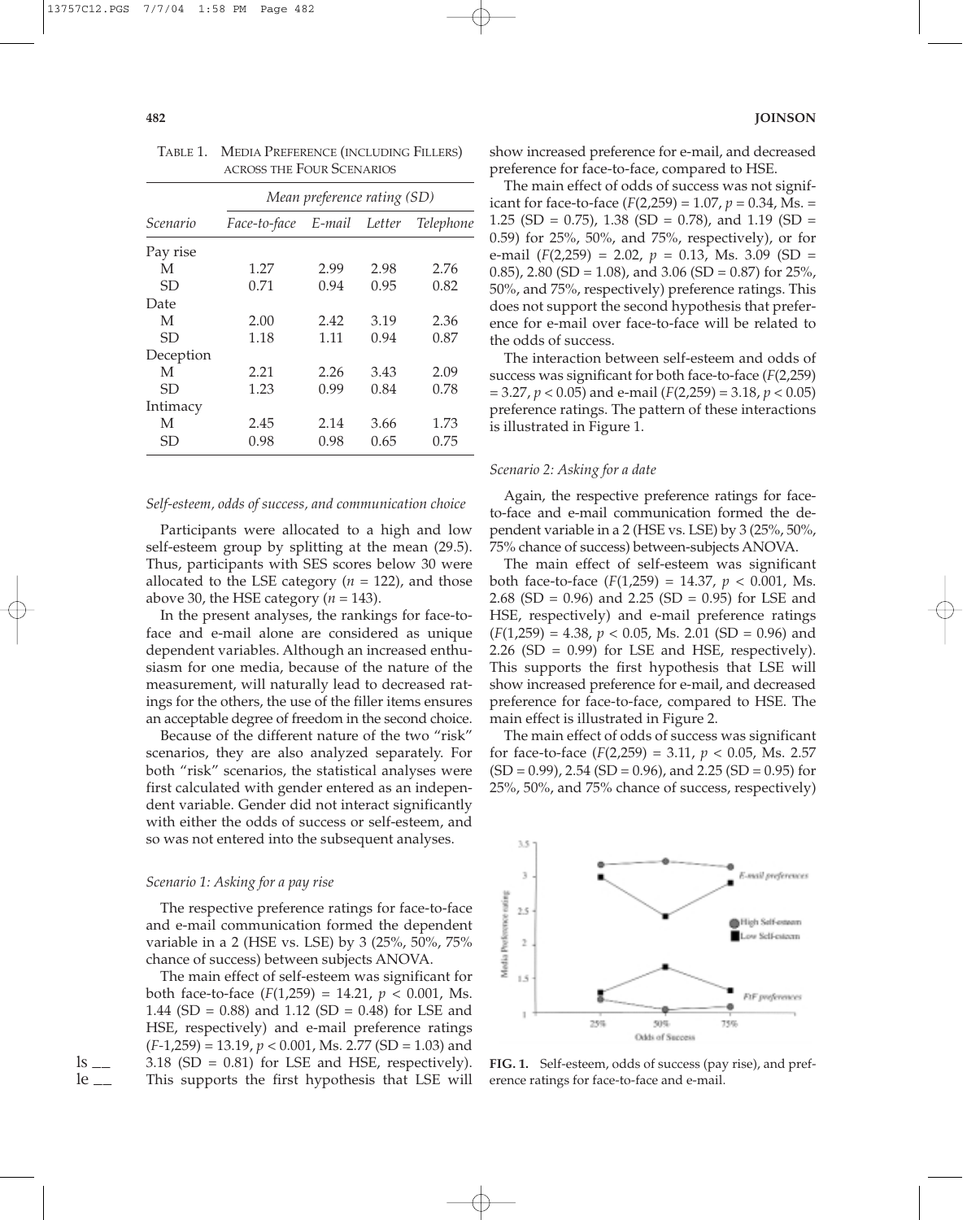### **SELF-ESTEEM AND MEDIA CHOICE 483**



**FIG. 2.** Self-esteem and media preference when asking for a date.

and for e-mail (*F*(2,259) = 4.79, *p* < 0.01, Ms 2.07 (SD  $= 1.00$ ), 1.95 (SD = 0.94), and 2.39 (SD = 0.96) for 25%, 50%, and 75% chance of success, respectively). This supports the second hypothesis that odds of success will be related to e-mail and face-to-face preferences. This main effect is illustrated in Figure 3.

The interaction between self-esteem and odds of success was not significant for either face-to-face  $(F(2,259) = 1.12, p = 0.32)$  or e-mail  $(F(2,259) = 0.43,$  $p = 0.65$ ) preference ratings.

### *Scenarios 3 and 4: Deception and intimacy*

In scenarios 2 and 3, no differential odds were assigned, so the three assigned conditions were analyzed together. The mean preference rating assigned to each media in the two scenarios is presented in Table 2.

For both scenarios, the hypothesis that LSE would show a greater preference for e-mail than HSE and a lower preference for FtF was supported.



**FIG. 3.** Odds of success (asking for a date) and preference ratings for face-to-face and e-mail.

# **DISCUSSION**

It was predicted that LSE participants, compared to HSE, would show a greater preference for e-mail and a reduced preference for FtF, across all scenarios. This was the pattern of results found in the study. In both the risk of rejection scenarios (asking for a date or a pay rise), as well as the deception and intimacy scenarios, LSE participants showed a greater preference for e-mail as a the communication media of choice than HSE participants. Conversely, HSE participants showed a significantly higher preference for FtF communication in these hypothetical scenarios than LSE participants.

The second hypothesis was that preference for e-mail would increase as the odds of success decreased (a pattern reversed for FtF). This relationship was found in one scenario (asking for a date), but not in the other (asking for a pay rise). It would seem that the nature of the scenarios might be the reason for this difference. In the first scenario (asking for a pay rise), face-to-face was overwhelmingly the preferred media of communication. No other scenario presented a similar pattern of preferences, suggesting that for the present sample, asking for a pay rise was a qualitatively different type of communication scenario than, say, asking for a date or disclosing intimate information. Presumably, there are also factors such as social norms and customs, and the symbolic meaning of the communication media,25 which mean that asking for a pay rise is usually conducted face-to-face rather than by telephone or e-mail.

In the second scenario, the results supported the hypothesis. For both LSE and HSE participants, the odds of success influenced their media choices. Specifically, low odds of success led to e-mail being preferred over FtF, whereas higher odds of success led this pattern to be reversed.

# *Motivated Internet use*

It was argued in the introduction that media choice might be motivated by self-protection needs. Because self-protection requirements differ for HSE and LSE people, it was predicted that trait self-esteem would lead to differential media choices across a number of hypothetical interpersonal situations. This was indeed the case—LSE participants showed a greater preference for e-mail over FtF than HSE participants. This effect was particularly marked when the risks of rejection in the interpersonal situation were high. This experimentally replicates the observation that shy people tend to benefit from computer-based dating systems,26 and anecdotal evidence that socially

\_\_ ls \_\_ le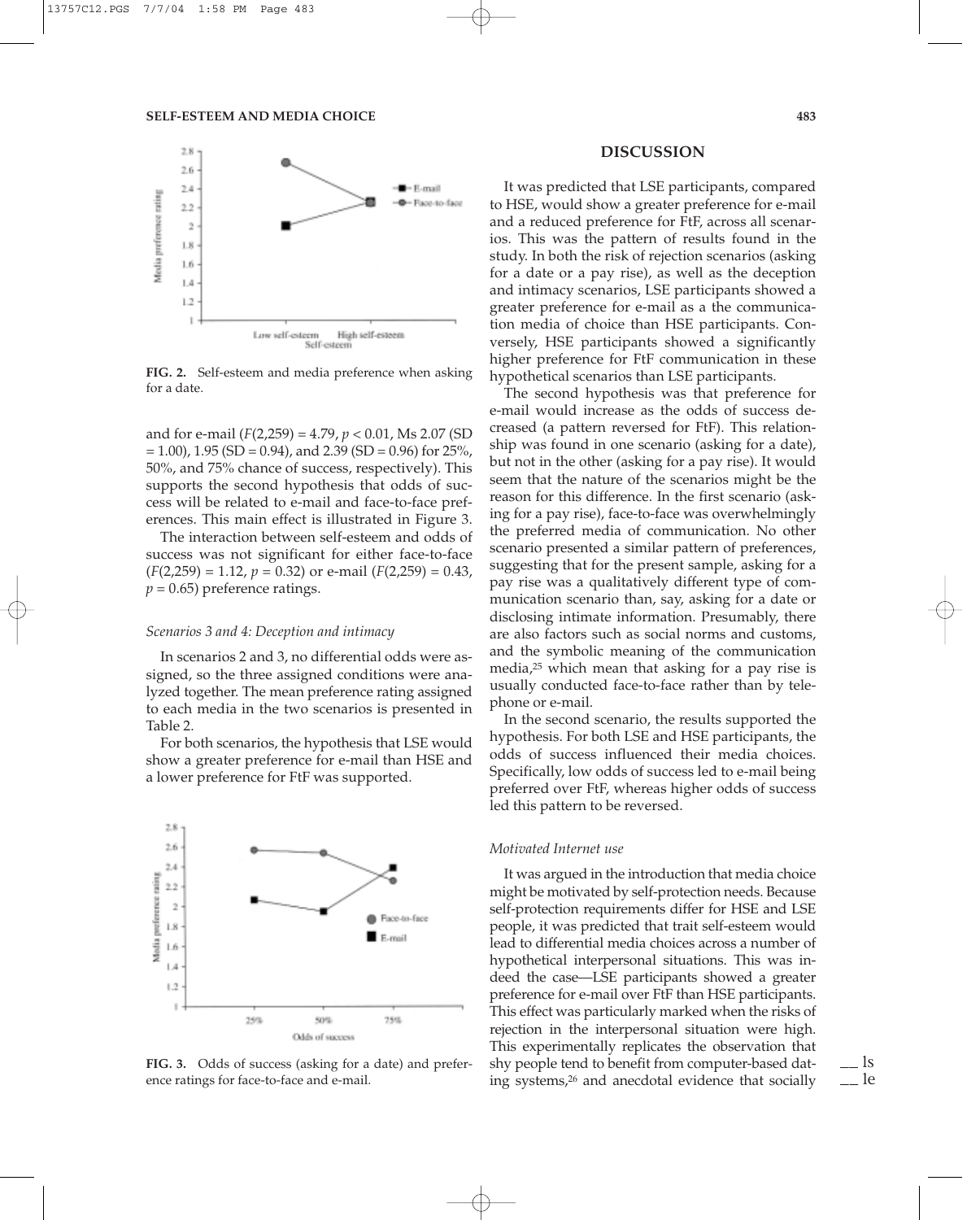| 484 | <b>JOINSON</b> |
|-----|----------------|
|-----|----------------|

|           | TABLE 2. SELF-ESTEEM AND MEDIA CHOICE FOR DECEPTIVE AND INTIMATE COMMUNICATIONS (DF = 2, 263) |                          |                          |                          |               |                     |                          |
|-----------|-----------------------------------------------------------------------------------------------|--------------------------|--------------------------|--------------------------|---------------|---------------------|--------------------------|
|           | Preference rating, mean (SD)                                                                  |                          |                          |                          |               |                     | AU: Please<br>define     |
| Scenario  | Media                                                                                         | Overall rating           | LSE                      | <b>HSE</b>               |               | single &            |                          |
| Deception | FtF<br>E-mail                                                                                 | 2.00(1.18)<br>2.42(1.11) | 2.18(1.24)<br>2.19(1.05) | 1.85(1.11)<br>2.62(1.13) | 5.33<br>10.09 | $0.02*$<br>$0.00**$ | double as-<br>terisks in |
| Intimacy  | FtF<br>E-mail                                                                                 | 2.21(1.23)<br>2.26(1.00) | 2.39(1.22)<br>2.07(0.94) | 2.06(1.23)<br>2.43(1.01) | 4.76<br>8.50  | $0.03*$<br>$0.00**$ | Table 2.                 |

TABLE 2. SELF-ESTEEM AND MEDIA CHOICE FOR DECEPTIVE AND INTIMATE COMMUNICATIONS (DF = 2, 263)

anxious people may be more likely to be "pathological" Internet users than the more socially confident.<sup>27</sup>

E-mail offers people an opportunity to both engage in more careful self-presentation, as well as increasing the control they have over an interaction and their non-verbal cues. Although the pain of rejection or negative feedback might not differ whether it is conveyed FtF or by e-mail (something untested in the present study), e-mail affords the recipient of negative feedback more control over their selfpresentation, the pace of the interaction, and the transmission of cues like nervousness. For a HSE participant, rejection in such situations is less of a threat in that they have greater reserves of self-worth to call upon.21 For an individual with LSE, these resources are at best depleted, at worst non-existent.

A further element to consider is expected outcomes of an interaction. People with high self-esteem generally expect more positive outcomes than people with LSE. As such, we might expect HSE people to prefer FtF in risky scenarios, whether or not the level of risk is known for sure beforehand. It is also unclear how interpersonal motives might interact with personality to produce preferences for different media or Internet services.17

Although self-worth is the most well-known motive in social behavior, people are also motivated in other ways. Their individual need for affiliation, their need for uncertainty reduction about the self, a sense of efficacy, or even a need for meaning may well influence people's Internet behavior. Indeed, there is considerable anecdotal evidence to suggest that the motives for Internet use seem to be a complex interaction of self-improvement, discovery, fantasy, and escape.19,28,29

### *Future work*

In the present study, participants' length of Internet experience was not measured. It is possible that, to understand the nuances of different media (and their advantages and disadvantages in different situations), one needs to be an experienced Internet

user. It is also possible that people have different experiences and expectancies of different media again, something that should be linked to their choice of media for specific communication goals. A worthy future study would also investigate media switching, and the role of motivation and strategy in, for instance, the move from e-mail to the telephone as an Internet relationship progresses.30

While this author would not argue that some media are intrinsically better than others for specific communication "jobs," it is clear that many Internet users choose their media based on their interpersonal motives and strategies as well as any expectations about the probable outcome of a communication or interaction.

## **CONCLUSION**

Within the literature on Internet behavior, and more specifically computer-mediated communication, much is made of the impact of visual anonymity, asynchronous interaction, and changes in psychological states during CMC. The present work suggests that these perspectives need to be combined with an appreciation that CMC is motivated and chosen strategically from within an array of possible channels of communication at the disposal of Internet users.

# **REFERENCES**

- 1. Joinson, A.N. (2001). Self-disclosure in computermediated communication: the role of self-awareness and visual anonymity. *European Journal of Social Psychology* 31:177–192.
- 2. Walther, J.B. (1996). Computer-mediated communication: impersonal, interpersonal, and hyperpersonal interaction. *Communication Research* 23:3–43.
- 3. Budman, S. (2000). Behavioral health care dot-com and beyond: computer-mediated communications in mental health and substance abuse treatments. *American Psychologist* 55:1290–1300.

 $ls$   $$  $le$   $\overline{\phantom{a}}$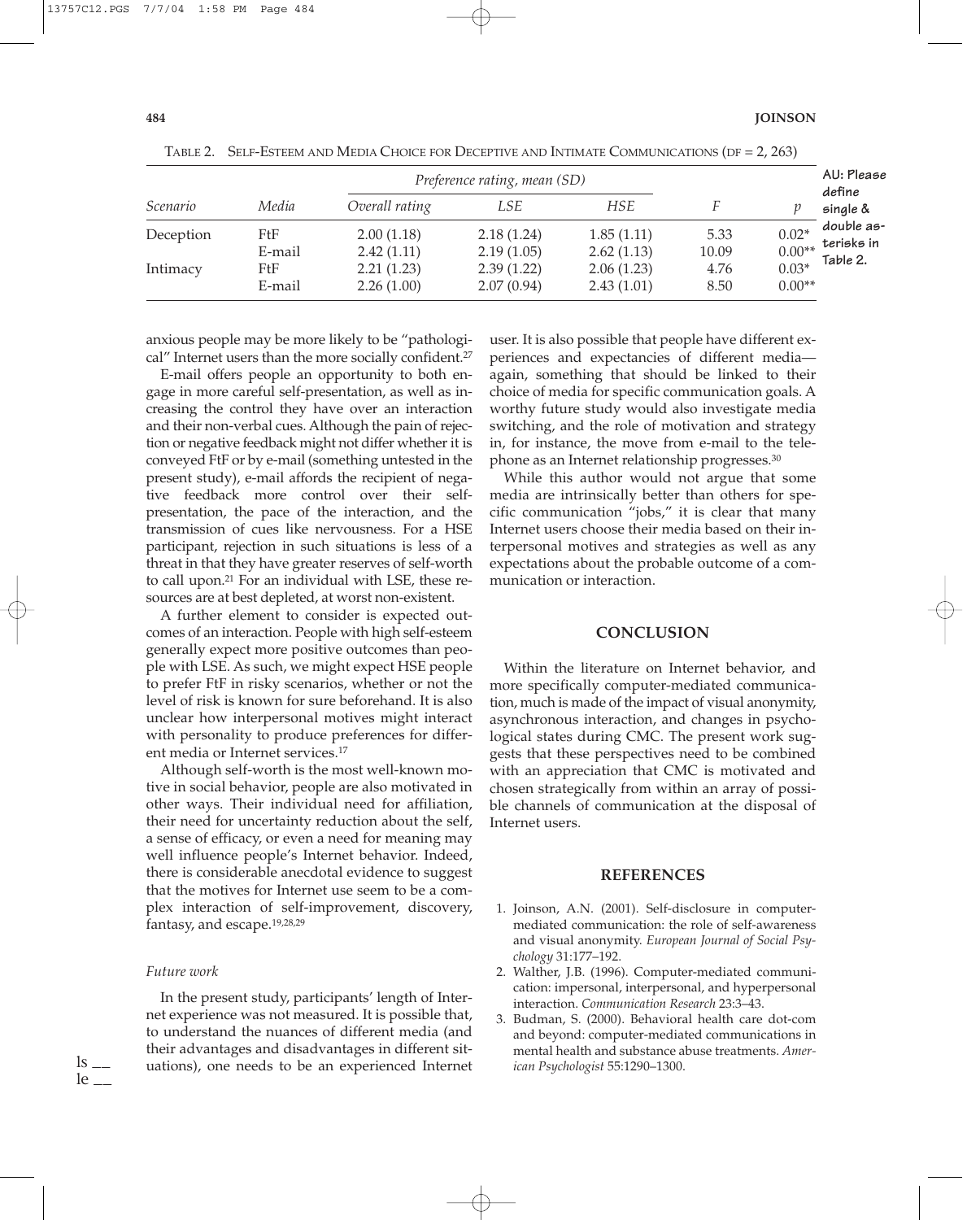### **SELF-ESTEEM AND MEDIA CHOICE 485**

- 4. Joinson, A.N., & Banyard, P. (2002). Psychological aspects of information seeking on the Internet. *ASLIB Proceedings: New Information Perspectives* 54:95–102.
- 5. Barak, A. (1999). Psychological applications on the Internet: a discipline on the threshold of a new millennium. *Applied and Preventive Psychology* 8:231–246.
- 6. Barak, A., & Fisher, W.A. (2003). Experience with an Internet-based, theoretically grounded educational resource for the promotion of sexual and reproductive health. *Sexual and Relationship Therapy* 18:293–308.
- 7. Preece, J. (1999). Empathic communities: balancing emotional and factual communication. *Interacting with Computers* 12:63–77.
- 8. Joinson, A.N. (1999). Anonymity, disinhibition and social desirability on the Internet. *Behaviour Research Methods, Instruments and Computers* 31:433–438.
- 9. Rheingold, H. (1993). *The virtual community: homesteading on the electronic frontier.* Reading, MA: Addison-Wesley.
- 10. Rosson, M.B. (1999). I get by with a little help from my cyber-friends: sharing stories of good and bad times on the Web. *Journal of Computer-Mediated Communication* [On-line]. Available: http://jcmc.huji.ac.il/ vol4/issue4/.
- 11. McKenna, K.Y.A., and Bargh, J. (2000). Plan 9 from cyberspace: the implications of the Internet for personality and social psychology. *Personality and Social Psychology Review* 4:57–75.
- 12. Tidwell, L.C., & Walther, J.B. (2002). Computer-mediated communication effects on disclosure, impressions, and interpersonal evaluations: getting to know one another a bit at a time. *Human Communication Research* 28:317–348.
- 13. Markus, M.L. (1994). Finding a happy medium: explaining the negative effects of electronic communication on social life at work. *ACM Transactions on Information Systems* 12:119–149.
- 14. O'Sullivan, P. (2000). What you don't know won't hurt me: impression management functions of communication channels in relationships. *Human Communication Research* 26:403–431.
- 15. Fischer, C.S. (1992). *America calling: a social history of the telephone to 1940.* Berkley, CA: University of California Press.
- 16. Culwin, F., and Faulkner, X. (2001). *SMS: users and usage.* Presented at the UPA/Design Council Seminar.
- 17. Hamburger, Y.A., and Ben-Artzi, E. (2000). The relationship between extraversion and neuroticism and

the different uses of the Internet. *Computers in Human Behavior* 16:441–449.

- 18. Swickert, R.J., Hittner, J.B., Harris, J.L., et al. (2002). Relationships among Internet use, personality and social support. *Computers in Human Behavior* 18:437–451.
- 19. Joinson, A.N. (2003). *Understanding the psychology of the Internet: virtual worlds, real lives.* Basingstoke: Palgrave Macmillan.
- 20. Kraut, R., Kiesler, S., Boneva, B., et al. (2002). Internet paradox revisited. *Journal of Social Issues* 58:49–74.
- 21. Baumeister, R.F., Tice, D.M., & Hutton, D.G. (1989). Self-presentational motivations and personality differences in self-esteem. *Journal of Personality* 57:547– 579.
- 22. Short, J., Williams, E., & Christie, B. (1976). *The social psychology of telecommunications.* London: Wiley.
- 23. Rosenberg, M. (1965). *Society and the adolescent selfimage.* Princeton, NJ: Princeton University Press.
- 24. Buchanan, T. (2001). Online personality assessment. In: Reips, U., and Bosnjak, M. (eds.), *Dimensions of Internet science.* Lengerich, Germany: Pabst Science Publishers, pp. 57–74.
- 25. McLuhan, M. (1964). *Understanding media.* New York: McGraw-Hill.
- 26. Scharlott, B.W., and Christ, W.G. (1995). Overcoming relationship-initiation barriers: the impact of a computer-dating system on sex role, shyness and appearance inhibitions. *Computers in Human Behavior* 11:191–204.
- 27. Sheperd, R.-M., and Edelmann, R.J. (2001). Caught in the Web. *The Psychologist* 14:520–521.
- 28. Turkle, S. (1995). *Life on the screen: identity in the age of the Internet.* New York: Simon & Schuster.
- 29. Biggs, S. (2000). Charlotte's Web: how one woman weaves positive relationships on the Net. *CyberPsychology & Behavior* 3:655–663.
- 30. Baker, A. (2002). What makes an online relationship successful? Clues from couples who met in cyberspace. *CyberPsychology & Behavior* 5:363–375.

Address reprint requests to: *Adam Joinson, Ph.D. Institute of Educational Technology The Open University Milton Keynes, UK, MK7 6AA*

*E-mail:* A.N.Joinson@open.ac.uk